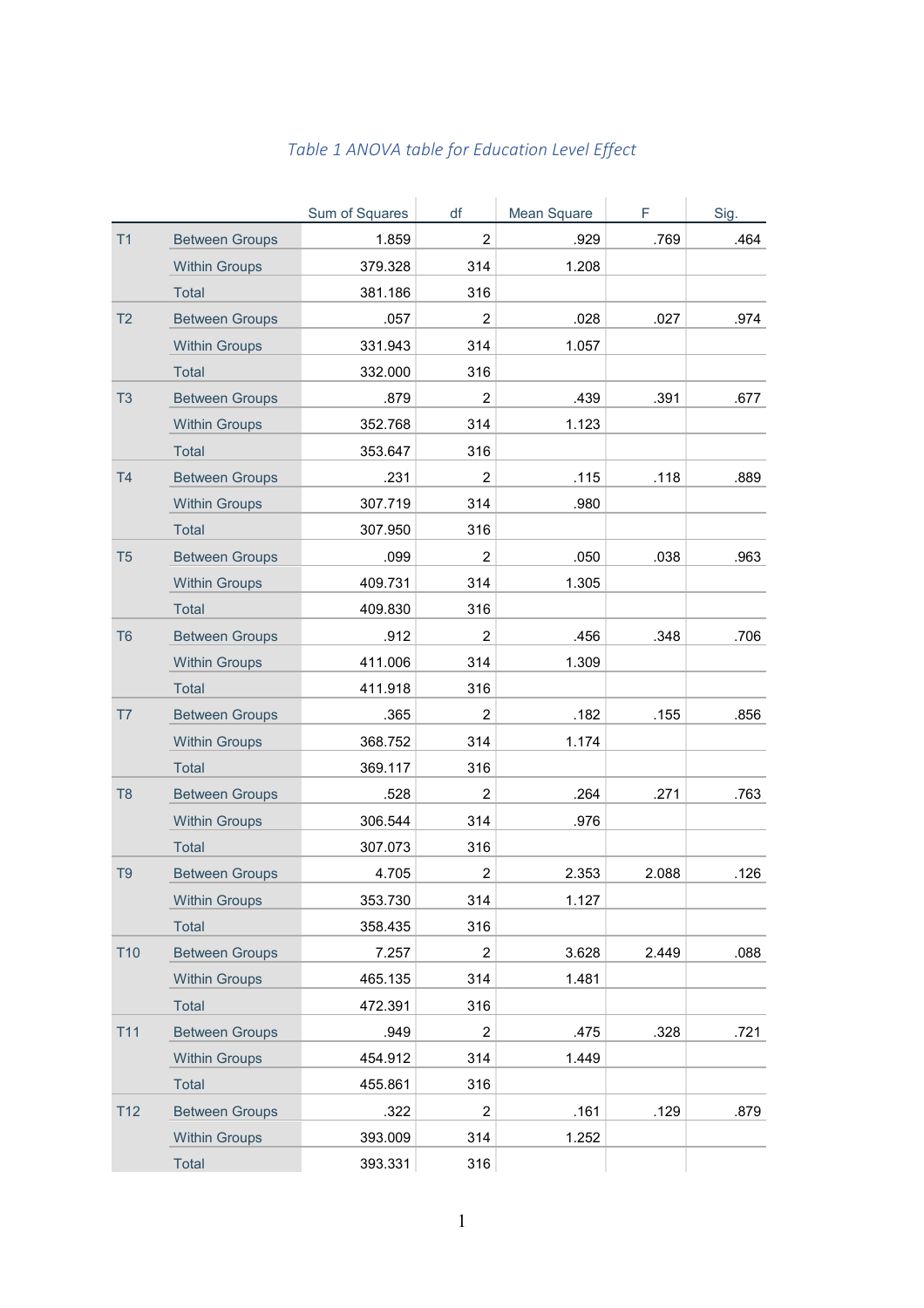| <b>T13</b> | <b>Between Groups</b> | .193    | $\overline{2}$ | .097  | .083  | .920 |
|------------|-----------------------|---------|----------------|-------|-------|------|
|            | <b>Within Groups</b>  | 364.785 | 314            | 1.162 |       |      |
|            | Total                 | 364.978 | 316            |       |       |      |
| T14        | <b>Between Groups</b> | .302    | $\overline{2}$ | .151  | .151  | .860 |
|            | <b>Within Groups</b>  | 314.134 | 314            | 1.000 |       |      |
|            | Total                 | 314.435 | 316            |       |       |      |
| <b>T15</b> | <b>Between Groups</b> | 2.090   | $\overline{2}$ | 1.045 | 1.296 | .275 |
|            | <b>Within Groups</b>  | 253.115 | 314            | .806  |       |      |
|            | Total                 | 255.205 | 316            |       |       |      |
| <b>T16</b> | <b>Between Groups</b> | 2.307   | $\overline{2}$ | 1.153 | 1.140 | .321 |
|            | <b>Within Groups</b>  | 317.662 | 314            | 1.012 |       |      |
|            | <b>Total</b>          | 319.968 | 316            |       |       |      |
| <b>T17</b> | <b>Between Groups</b> | 1.314   | 2              | .657  | .450  | .638 |
|            | <b>Within Groups</b>  | 458.465 | 314            | 1.460 |       |      |
|            | Total                 | 459.779 | 316            |       |       |      |
| <b>T18</b> | <b>Between Groups</b> | 1.410   | $\overline{2}$ | .705  | .533  | .587 |
|            | <b>Within Groups</b>  | 415.341 | 314            | 1.323 |       |      |
|            | Total                 | 416.751 | 316            |       |       |      |
| <b>T19</b> | <b>Between Groups</b> | 2.353   | $\overline{2}$ | 1.176 | .873  | .419 |
|            | <b>Within Groups</b>  | 423.180 | 314            | 1.348 |       |      |
|            | Total                 | 425.533 | 316            |       |       |      |
| <b>T20</b> | <b>Between Groups</b> | 2.419   | $\overline{2}$ | 1.210 | .967  | .381 |
|            | <b>Within Groups</b>  | 392.811 | 314            | 1.251 |       |      |
|            | <b>Total</b>          | 395.230 | 316            |       |       |      |
| T21        | <b>Between Groups</b> | 2.668   | $\overline{2}$ | 1.334 | .911  | .403 |
|            | <b>Within Groups</b>  | 459.767 | 314            | 1.464 |       |      |
|            | Total                 | 462.435 | 316            |       |       |      |
| <b>T22</b> | <b>Between Groups</b> | 1.706   | $\overline{2}$ | .853  | .697  | .499 |
|            | <b>Within Groups</b>  | 384.408 | 314            | 1.224 |       |      |
|            | Total                 | 386.114 | 316            |       |       |      |
| <b>T23</b> | <b>Between Groups</b> | .284    | $\overline{2}$ | .142  | .213  | .809 |
|            | <b>Within Groups</b>  | 209.792 | 314            | .668  |       |      |
|            | Total                 | 210.076 | 316            |       |       |      |
| <b>T24</b> | <b>Between Groups</b> | 1.321   | $\overline{2}$ | .661  | .843  | .432 |
|            | <b>Within Groups</b>  | 246.136 | 314            | .784  |       |      |
|            | Total                 | 247.457 | 316            |       |       |      |
| <b>T25</b> | <b>Between Groups</b> | .197    | $\overline{2}$ | .099  | .099  | .906 |
|            | <b>Within Groups</b>  | 314.276 | 314            | 1.001 |       |      |
|            | Total                 | 314.473 | 316            |       |       |      |
| <b>T26</b> | <b>Between Groups</b> | .151    | 2              | .075  | .100  | .905 |
|            | <b>Within Groups</b>  | 236.297 | 314            | .753  |       |      |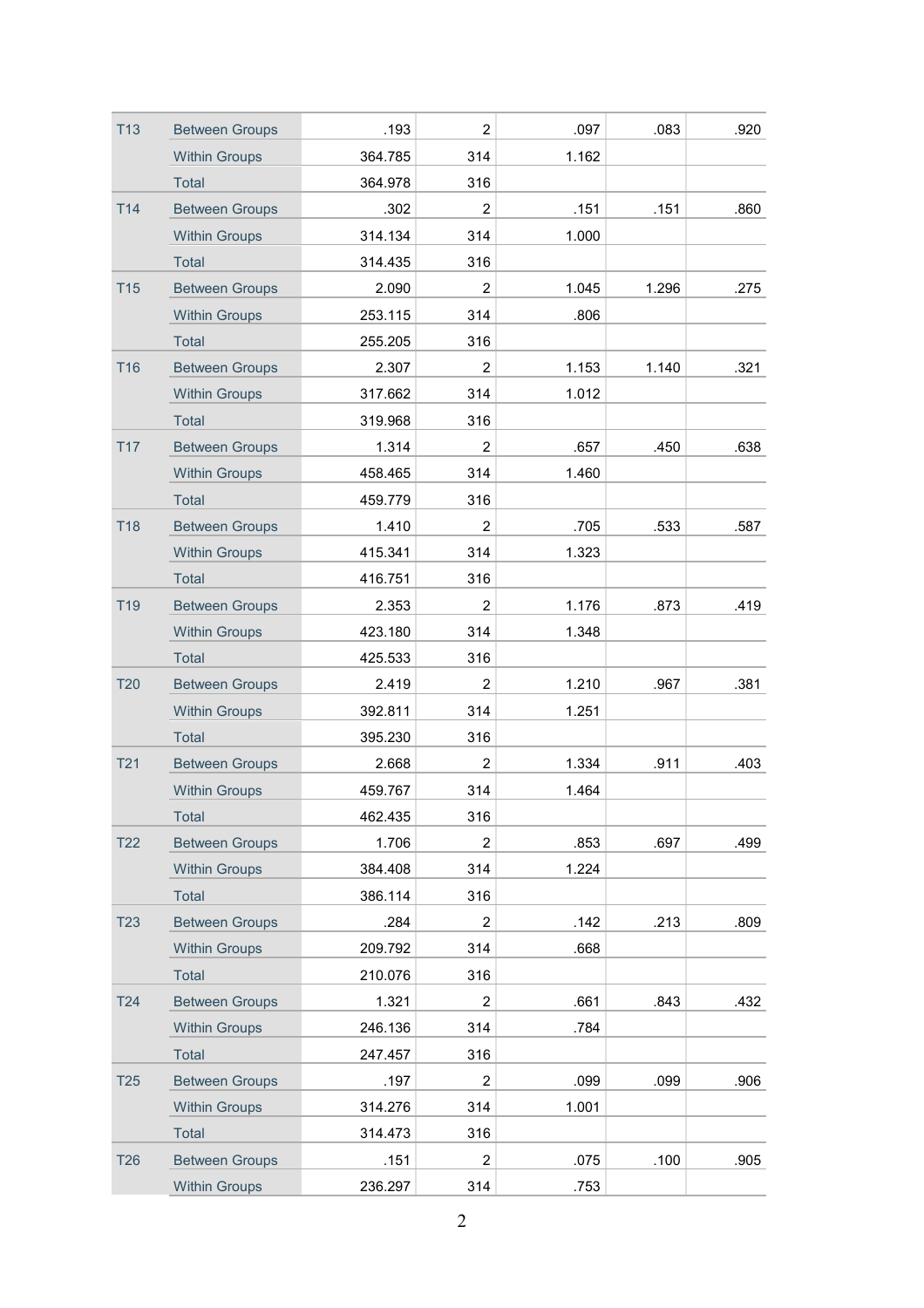|            | Total                 | 236.448 | 316 |       |      |      |
|------------|-----------------------|---------|-----|-------|------|------|
| <b>T27</b> | <b>Between Groups</b> | .768    | ົ   | .384  | .291 | .748 |
|            | <b>Within Groups</b>  | 415.124 | 314 | 1.322 |      |      |
|            | Total                 | 415.893 | 316 |       |      |      |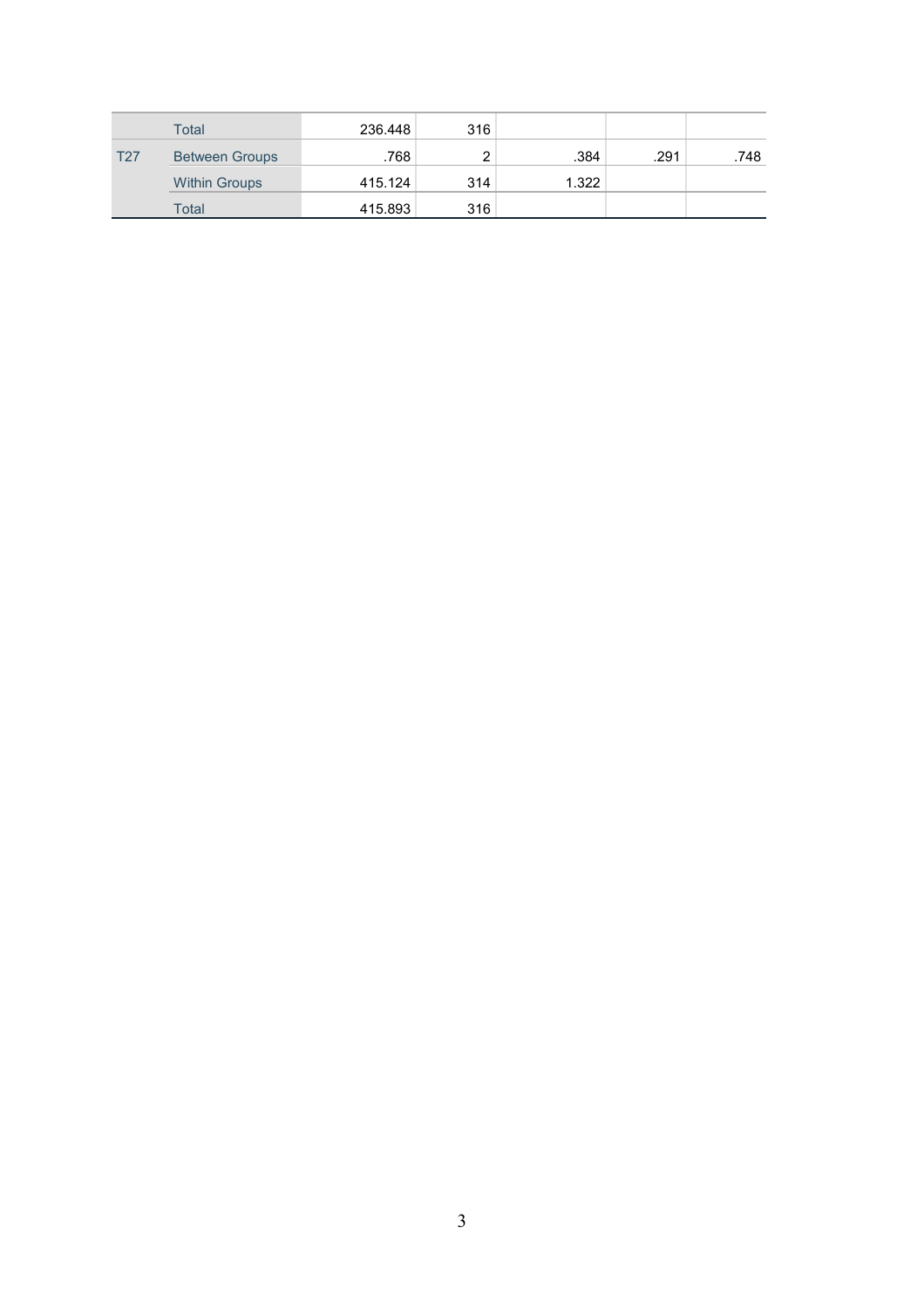|                 |                       | Sum of Squares | df           | Mean Square | F      | Sig. |
|-----------------|-----------------------|----------------|--------------|-------------|--------|------|
| T1              | <b>Between Groups</b> | .527           | $\mathbf{1}$ | .527        | .438   | .508 |
|                 | <b>Within Groups</b>  | 381.128        | 317          | 1.202       |        |      |
|                 | <b>Total</b>          | 381.655        | 318          |             |        |      |
| T <sub>2</sub>  | <b>Between Groups</b> | 2.712          | 1            | 2.712       | 2.603  | .108 |
|                 | <b>Within Groups</b>  | 330.285        | 317          | 1.042       |        |      |
|                 | <b>Total</b>          | 332.997        | 318          |             |        |      |
| T <sub>3</sub>  | <b>Between Groups</b> | 2.425          | $\mathbf 1$  | 2.425       | 2.188  | .140 |
|                 | <b>Within Groups</b>  | 351.324        | 317          | 1.108       |        |      |
|                 | <b>Total</b>          | 353.749        | 318          |             |        |      |
| T <sub>4</sub>  | <b>Between Groups</b> | 4.679          | 1            | 4.679       | 4.875  | .028 |
|                 | <b>Within Groups</b>  | 304.243        | 317          | .960        |        |      |
|                 | <b>Total</b>          | 308.922        | 318          |             |        |      |
| T <sub>5</sub>  | <b>Between Groups</b> | 1.959          | $\mathbf{1}$ | 1.959       | 1.521  | .218 |
|                 | <b>Within Groups</b>  | 408.417        | 317          | 1.288       |        |      |
|                 | <b>Total</b>          | 410.376        | 318          |             |        |      |
| T <sub>6</sub>  | <b>Between Groups</b> | .287           | 1            | .287        | .221   | .639 |
|                 | <b>Within Groups</b>  | 412.151        | 317          | 1.300       |        |      |
|                 | <b>Total</b>          | 412.439        | 318          |             |        |      |
| T7              | <b>Between Groups</b> | 3.095          | $\mathbf 1$  | 3.095       | 2.662  | .104 |
|                 | <b>Within Groups</b>  | 368.560        | 317          | 1.163       |        |      |
|                 | <b>Total</b>          | 371.655        | 318          |             |        |      |
| T <sub>8</sub>  | <b>Between Groups</b> | .356           | 1            | .356        | .365   | .546 |
|                 | <b>Within Groups</b>  | 309.299        | 317          | .976        |        |      |
|                 | Total                 | 309.655        | 318          |             |        |      |
| T <sub>9</sub>  | <b>Between Groups</b> | .001           | 1            | .001        | .001   | .973 |
|                 | <b>Within Groups</b>  | 359.729        | 317          | 1.135       |        |      |
|                 | Total                 | 359.730        | 318          |             |        |      |
| <b>T10</b>      | <b>Between Groups</b> | 4.605          | $\mathbf{1}$ | 4.605       | 3.089  | .080 |
|                 | <b>Within Groups</b>  | 472.573        | 317          | 1.491       |        |      |
|                 | Total                 | 477.179        | 318          |             |        |      |
| T11             | <b>Between Groups</b> | 14.753         | $\mathbf{1}$ | 14.753      | 10.502 | .001 |
|                 | <b>Within Groups</b>  | 445.341        | 317          | 1.405       |        |      |
|                 | Total                 | 460.094        | 318          |             |        |      |
| T <sub>12</sub> | <b>Between Groups</b> | 11.048         | $\mathbf 1$  | 11.048      | 9.060  | .003 |
|                 | <b>Within Groups</b>  | 386.569        | 317          | 1.219       |        |      |
|                 | Total                 | 397.618        | 318          |             |        |      |
| T13             | <b>Between Groups</b> | 3.034          | $\mathbf{1}$ | 3.034       | 2.643  | .105 |

## *Table 2 ANOVA table for Subject Background Effect*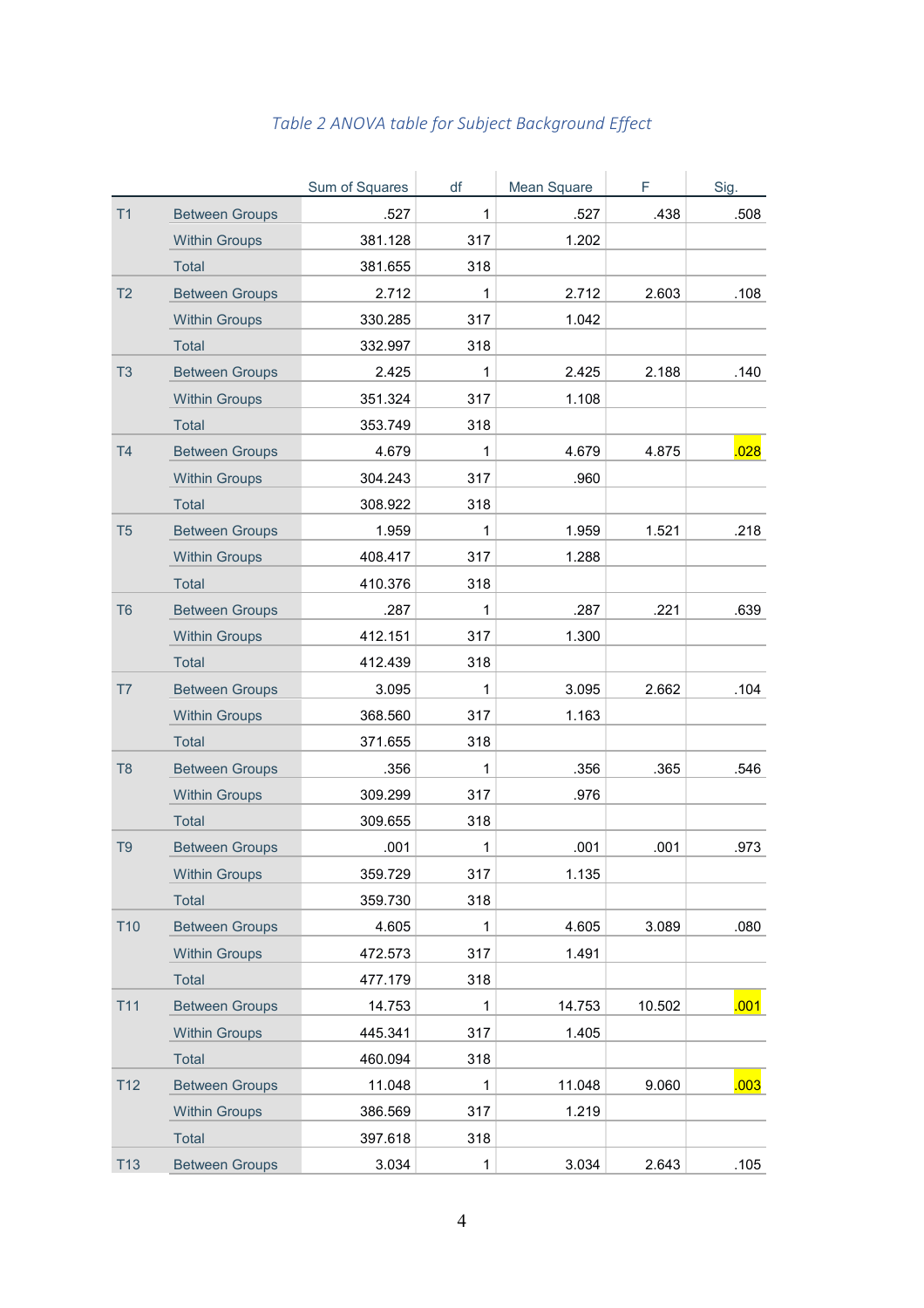|                 | <b>Within Groups</b>  | 363.950 | 317          | 1.148  |        |      |
|-----------------|-----------------------|---------|--------------|--------|--------|------|
|                 | <b>Total</b>          | 366.984 | 318          |        |        |      |
| T14             | <b>Between Groups</b> | .082    | $\mathbf 1$  | .082   | .081   | .776 |
|                 | <b>Within Groups</b>  | 319.122 | 317          | 1.007  |        |      |
|                 | <b>Total</b>          | 319.204 | 318          |        |        |      |
| <b>T15</b>      | <b>Between Groups</b> | .119    | $\mathbf{1}$ | .119   | .143   | .705 |
|                 | <b>Within Groups</b>  | 262.320 | 317          | .828   |        |      |
|                 | Total                 | 262.439 | 318          |        |        |      |
| <b>T16</b>      | <b>Between Groups</b> | .050    | $\mathbf 1$  | .050   | .049   | .826 |
|                 | <b>Within Groups</b>  | 324.314 | 317          | 1.023  |        |      |
|                 | Total                 | 324.364 | 318          |        |        |      |
| <b>T17</b>      | <b>Between Groups</b> | 2.041   | $\mathbf{1}$ | 2.041  | 1.407  | .236 |
|                 | <b>Within Groups</b>  | 459.853 | 317          | 1.451  |        |      |
|                 | <b>Total</b>          | 461.893 | 318          |        |        |      |
| <b>T18</b>      | <b>Between Groups</b> | 13.748  | $\mathbf 1$  | 13.748 | 10.812 | .001 |
|                 | <b>Within Groups</b>  | 403.067 | 317          | 1.272  |        |      |
|                 | <b>Total</b>          | 416.815 | 318          |        |        |      |
| <b>T19</b>      | <b>Between Groups</b> | 11.426  | $\mathbf{1}$ | 11.426 | 8.700  | .003 |
|                 | <b>Within Groups</b>  | 416.317 | 317          | 1.313  |        |      |
|                 | Total                 | 427.743 | 318          |        |        |      |
| <b>T20</b>      | <b>Between Groups</b> | .002    | $\mathbf 1$  | .002   | .002   | .966 |
|                 | <b>Within Groups</b>  | 395.728 | 317          | 1.248  |        |      |
|                 | <b>Total</b>          | 395.730 | 318          |        |        |      |
| T <sub>21</sub> | <b>Between Groups</b> | 2.194   | $\mathbf{1}$ | 2.194  | 1.504  | .221 |
|                 | <b>Within Groups</b>  | 462.276 | 317          | 1.458  |        |      |
|                 | <b>Total</b>          | 464.470 | 318          |        |        |      |
| T22             | <b>Between Groups</b> | .370    | 1            | .370   | .300   | .584 |
|                 | <b>Within Groups</b>  | 391.103 | 317          | 1.234  |        |      |
|                 | Total                 | 391.473 | 318          |        |        |      |
| T <sub>23</sub> | <b>Between Groups</b> | .685    | $\mathbf 1$  | .685   | 1.036  | .310 |
|                 | <b>Within Groups</b>  | 209.666 | 317          | .661   |        |      |
|                 | Total                 | 210.351 | 318          |        |        |      |
| T24             | <b>Between Groups</b> | .172    | $\mathbf{1}$ | .172   | .220   | .639 |
|                 | <b>Within Groups</b>  | 247.346 | 317          | .780   |        |      |
|                 | Total                 | 247.517 | 318          |        |        |      |
| <b>T25</b>      | <b>Between Groups</b> | .038    | $\mathbf{1}$ | .038   | .039   | .844 |
|                 | <b>Within Groups</b>  | 314.444 | 317          | .992   |        |      |
|                 | Total                 | 314.483 | 318          |        |        |      |
| <b>T26</b>      | <b>Between Groups</b> | 1.483   | $\mathbf{1}$ | 1.483  | 2.000  | .158 |
|                 | <b>Within Groups</b>  | 235.125 | 317          | .742   |        |      |
|                 | Total                 | 236.608 | 318          |        |        |      |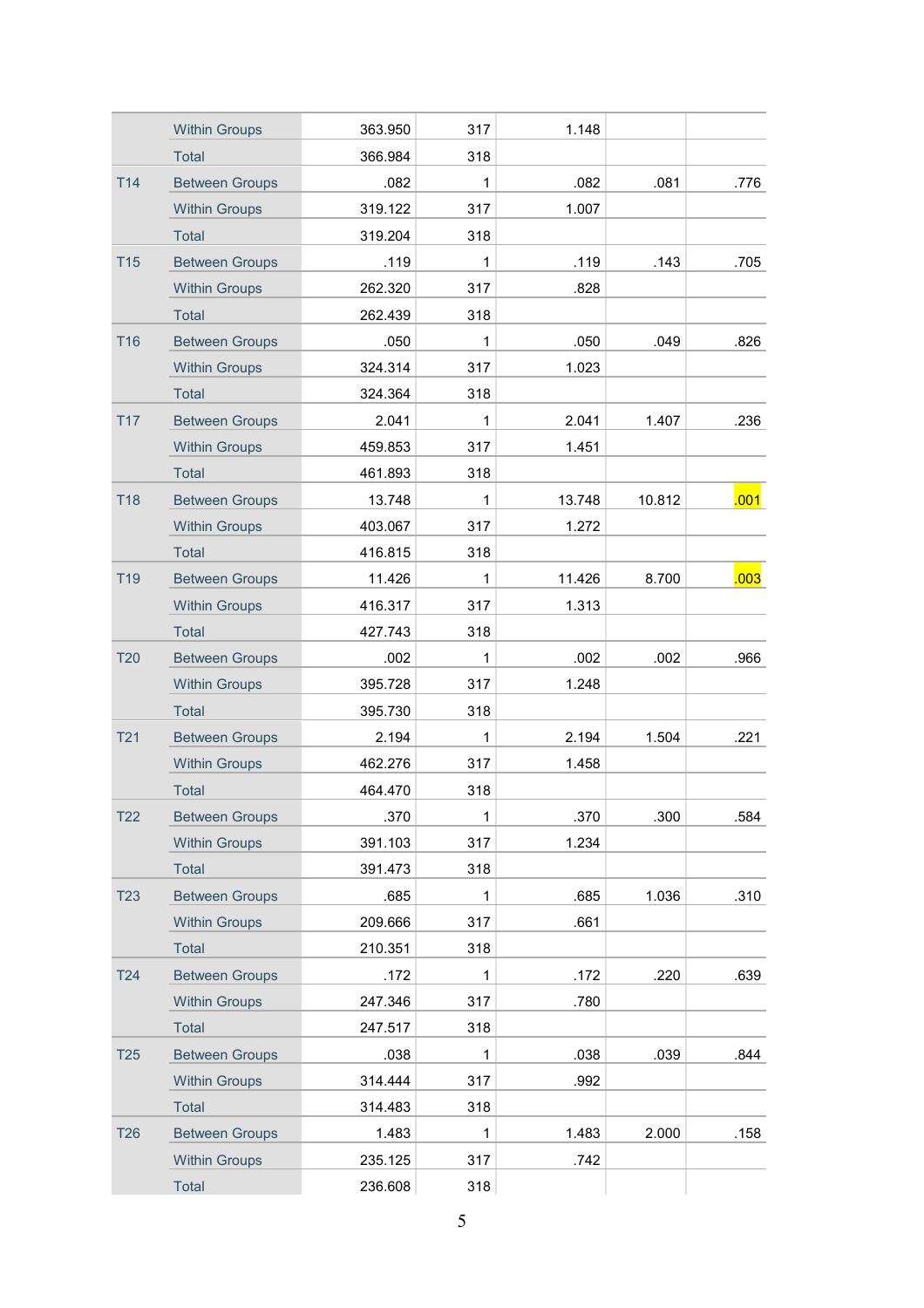| T <sub>27</sub> | <b>Between Groups</b> | 4.661   |     | 4.661 | 3.587 | .059 |
|-----------------|-----------------------|---------|-----|-------|-------|------|
|                 | <b>Within Groups</b>  | 411.991 | 317 | 1.300 |       |      |
|                 | <b>Total</b>          | 416.652 | 318 |       |       |      |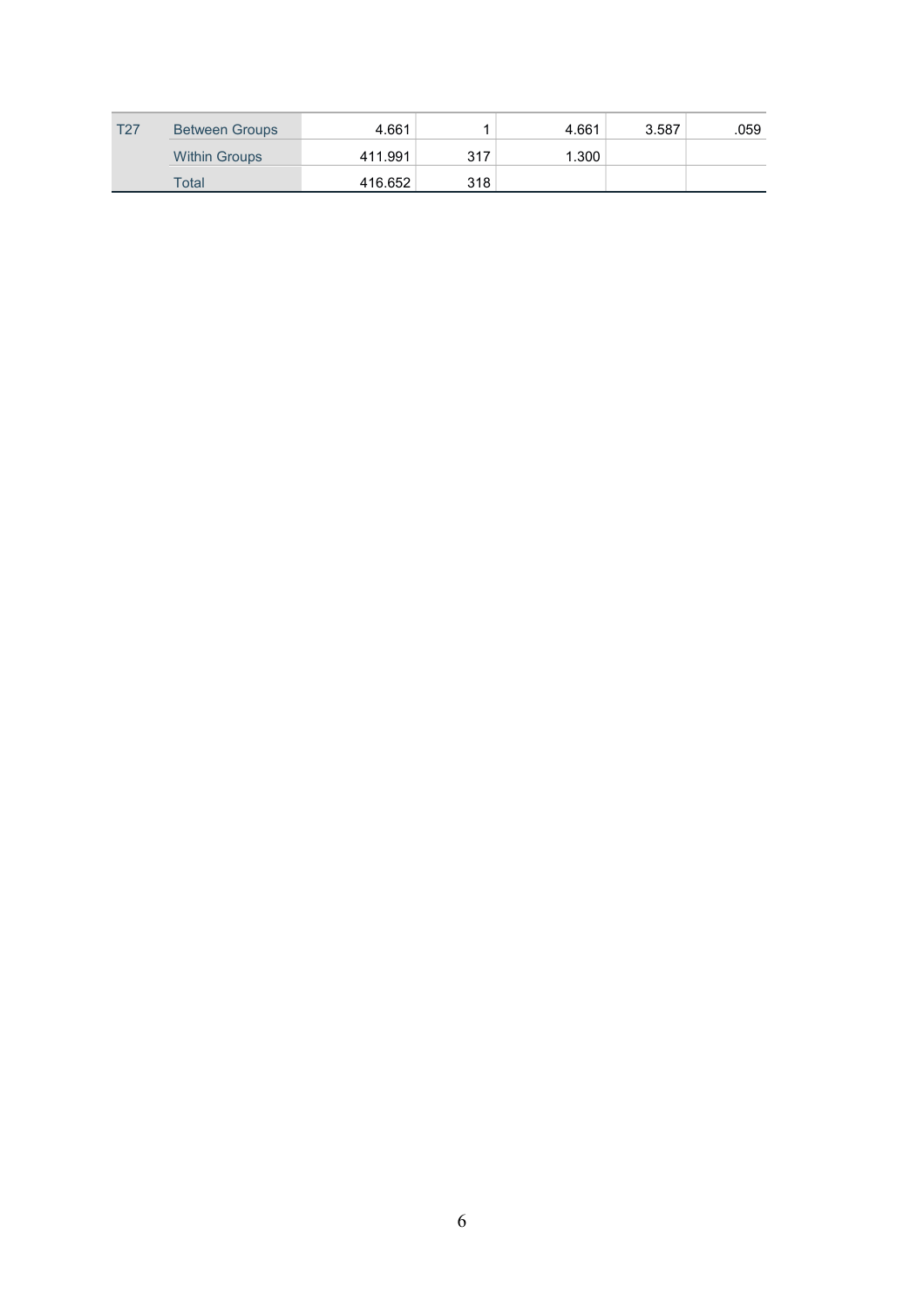|                |                       | Sum of Squares | df           | Mean Square | F.     | Sig. |
|----------------|-----------------------|----------------|--------------|-------------|--------|------|
| T1             | <b>Between Groups</b> | .443           | $\mathbf{1}$ | .443        | .368   | .544 |
|                | <b>Within Groups</b>  | 381.212        | 317          | 1.203       |        |      |
|                | Total                 | 381.655        | 318          |             |        |      |
| T <sub>2</sub> | <b>Between Groups</b> | .715           | $\mathbf{1}$ | .715        | .682   | .410 |
|                | <b>Within Groups</b>  | 332.282        | 317          | 1.048       |        |      |
|                | Total                 | 332.997        | 318          |             |        |      |
| T <sub>3</sub> | <b>Between Groups</b> | .270           | $\mathbf{1}$ | .270        | .242   | .623 |
|                | <b>Within Groups</b>  | 353.479        | 317          | 1.115       |        |      |
|                | Total                 | 353.749        | 318          |             |        |      |
| T <sub>4</sub> | <b>Between Groups</b> | 14.273         | $\mathbf{1}$ | 14.273      | 15.355 | .000 |
|                | <b>Within Groups</b>  | 294.649        | 317          | .929        |        |      |
|                | Total                 | 308.922        | 318          |             |        |      |
| T <sub>5</sub> | <b>Between Groups</b> | 25.329         | $\mathbf{1}$ | 25.329      | 20.852 | .000 |
|                | <b>Within Groups</b>  | 385.048        | 317          | 1.215       |        |      |
|                | Total                 | 410.376        | 318          |             |        |      |
| T <sub>6</sub> | <b>Between Groups</b> | 5.724          | $\mathbf{1}$ | 5.724       | 4.462  | .035 |
|                | <b>Within Groups</b>  | 406.715        | 317          | 1.283       |        |      |
|                | Total                 | 412.439        | 318          |             |        |      |
| T7             | <b>Between Groups</b> | 2.106          | $\mathbf{1}$ | 2.106       | 1.806  | .180 |
|                | <b>Within Groups</b>  | 369.549        | 317          | 1.166       |        |      |
|                | Total                 | 371.655        | 318          |             |        |      |
| T <sub>8</sub> | <b>Between Groups</b> | .792           | $\mathbf{1}$ | .792        | .813   | .368 |
|                | <b>Within Groups</b>  | 308.863        | 317          | .974        |        |      |
|                | Total                 | 309.655        | 318          |             |        |      |
| T <sub>9</sub> | <b>Between Groups</b> | .476           | 1            | .476        | .420   | .517 |
|                | <b>Within Groups</b>  | 359.254        | 317          | 1.133       |        |      |
|                | Total                 | 359.730        | 318          |             |        |      |
| <b>T10</b>     | <b>Between Groups</b> | 3.723          | $\mathbf{1}$ | 3.723       | 2.493  | .115 |
|                | <b>Within Groups</b>  | 473.455        | 317          | 1.494       |        |      |
|                | Total                 | 477.179        | 318          |             |        |      |
| <b>T11</b>     | <b>Between Groups</b> | 34.132         | 1            | 34.132      | 25.401 | .000 |
|                | <b>Within Groups</b>  | 425.962        | 317          | 1.344       |        |      |
|                | Total                 | 460.094        | 318          |             |        |      |
| T12            | <b>Between Groups</b> | 29.248         | $\mathbf 1$  | 29.248      | 25.169 | .000 |
|                | <b>Within Groups</b>  | 368.370        | 317          | 1.162       |        |      |
|                | Total                 | 397.618        | 318          |             |        |      |
| T13            | <b>Between Groups</b> | 22.847         | 1            | 22.847      | 21.045 | .000 |
|                | <b>Within Groups</b>  | 344.138        | 317          | 1.086       |        |      |

## *Table 3 ANOVA for Language Effect*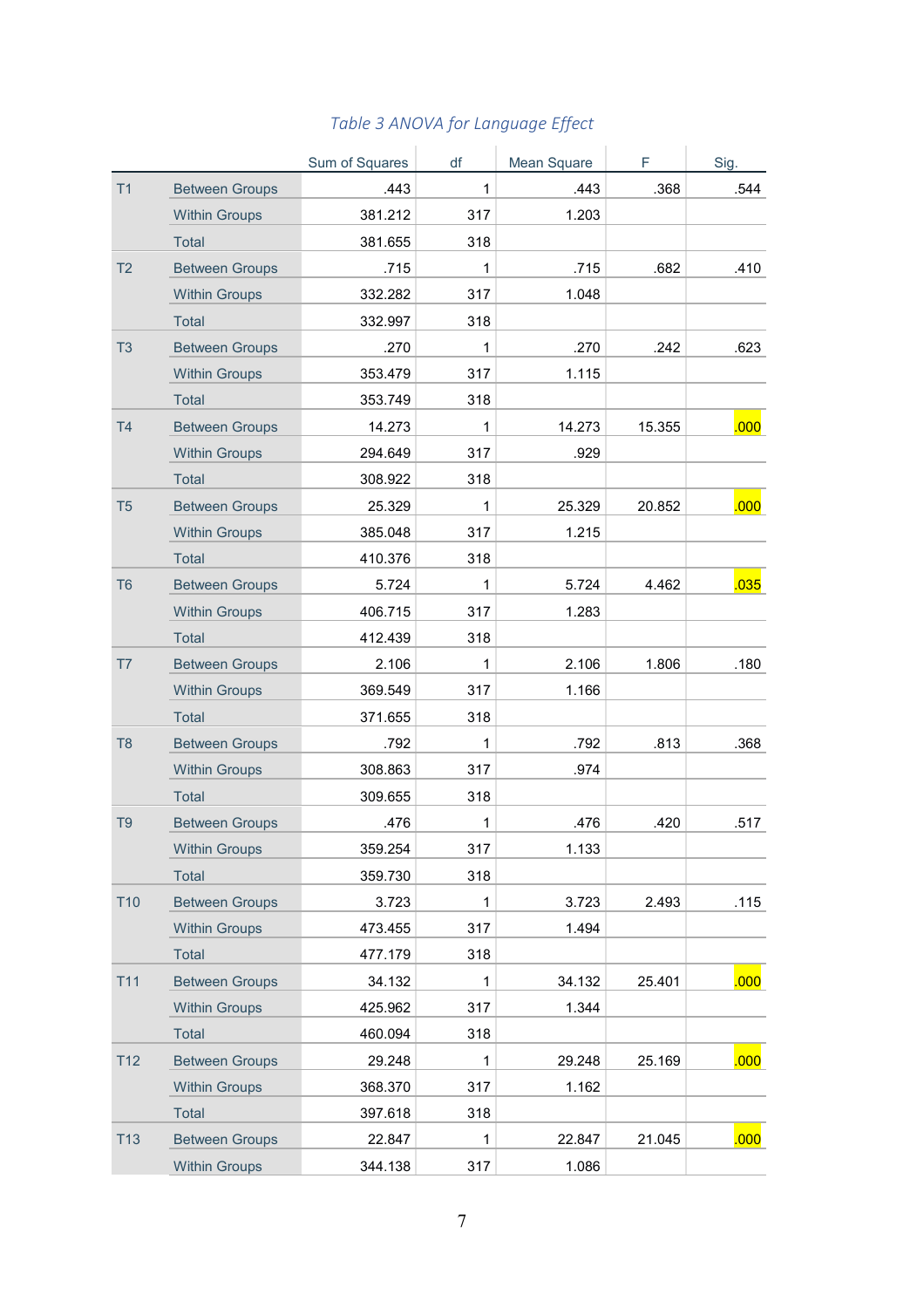|                 | <b>Total</b>          | 366.984 | 318          |        |        |      |
|-----------------|-----------------------|---------|--------------|--------|--------|------|
| <b>T14</b>      | <b>Between Groups</b> | 1.500   | 1            | 1.500  | 1.497  | .222 |
|                 | <b>Within Groups</b>  | 317.703 | 317          | 1.002  |        |      |
|                 | Total                 | 319.204 | 318          |        |        |      |
| <b>T15</b>      | <b>Between Groups</b> | .000    | 1            | .000   | .000   | .996 |
|                 | <b>Within Groups</b>  | 262.439 | 317          | .828   |        |      |
|                 | <b>Total</b>          | 262.439 | 318          |        |        |      |
| <b>T16</b>      | <b>Between Groups</b> | 5.316   | 1            | 5.316  | 5.282  | .022 |
|                 | <b>Within Groups</b>  | 319.048 | 317          | 1.006  |        |      |
|                 | Total                 | 324.364 | 318          |        |        |      |
| <b>T17</b>      | <b>Between Groups</b> | 10.959  | 1            | 10.959 | 7.704  | .006 |
|                 | <b>Within Groups</b>  | 450.935 | 317          | 1.423  |        |      |
|                 | <b>Total</b>          | 461.893 | 318          |        |        |      |
| <b>T18</b>      | <b>Between Groups</b> | 15.761  | 1            | 15.761 | 12.458 | .000 |
|                 | <b>Within Groups</b>  | 401.054 | 317          | 1.265  |        |      |
|                 | Total                 | 416.815 | 318          |        |        |      |
| T <sub>19</sub> | <b>Between Groups</b> | .213    | 1            | .213   | .158   | .692 |
|                 | <b>Within Groups</b>  | 427.530 | 317          | 1.349  |        |      |
|                 | <b>Total</b>          | 427.743 | 318          |        |        |      |
| <b>T20</b>      | <b>Between Groups</b> | 3.359   | 1            | 3.359  | 2.714  | .100 |
|                 | <b>Within Groups</b>  | 392.371 | 317          | 1.238  |        |      |
|                 | Total                 | 395.730 | 318          |        |        |      |
| T <sub>21</sub> | <b>Between Groups</b> | 55.496  | 1            | 55.496 | 43.016 | .000 |
|                 | <b>Within Groups</b>  | 408.974 | 317          | 1.290  |        |      |
|                 | Total                 | 464.470 | 318          |        |        |      |
| <b>T22</b>      | <b>Between Groups</b> | 20.264  | 1            | 20.264 | 17.305 | .000 |
|                 | <b>Within Groups</b>  | 371.209 | 317          | 1.171  |        |      |
|                 | <b>Total</b>          | 391.473 | 318          |        |        |      |
| <b>T23</b>      | <b>Between Groups</b> | 1.492   | 1            | 1.492  | 2.264  | .133 |
|                 | <b>Within Groups</b>  | 208.859 | 317          | .659   |        |      |
|                 | Total                 | 210.351 | 318          |        |        |      |
| <b>T24</b>      | <b>Between Groups</b> | 2.231   | $\mathbf{1}$ | 2.231  | 2.884  | .090 |
|                 | <b>Within Groups</b>  | 245.286 | 317          | .774   |        |      |
|                 | <b>Total</b>          | 247.517 | 318          |        |        |      |
| <b>T25</b>      | <b>Between Groups</b> | 3.522   | 1            | 3.522  | 3.591  | .059 |
|                 | <b>Within Groups</b>  | 310.960 | 317          | .981   |        |      |
|                 | <b>Total</b>          | 314.483 | 318          |        |        |      |
| <b>T26</b>      | <b>Between Groups</b> | .012    | $\mathbf{1}$ | .012   | .016   | .901 |
|                 | <b>Within Groups</b>  | 236.596 | 317          | .746   |        |      |
|                 | Total                 | 236.608 | 318          |        |        |      |
| <b>T27</b>      | <b>Between Groups</b> | 34.029  | 1            | 34.029 | 28.193 | .000 |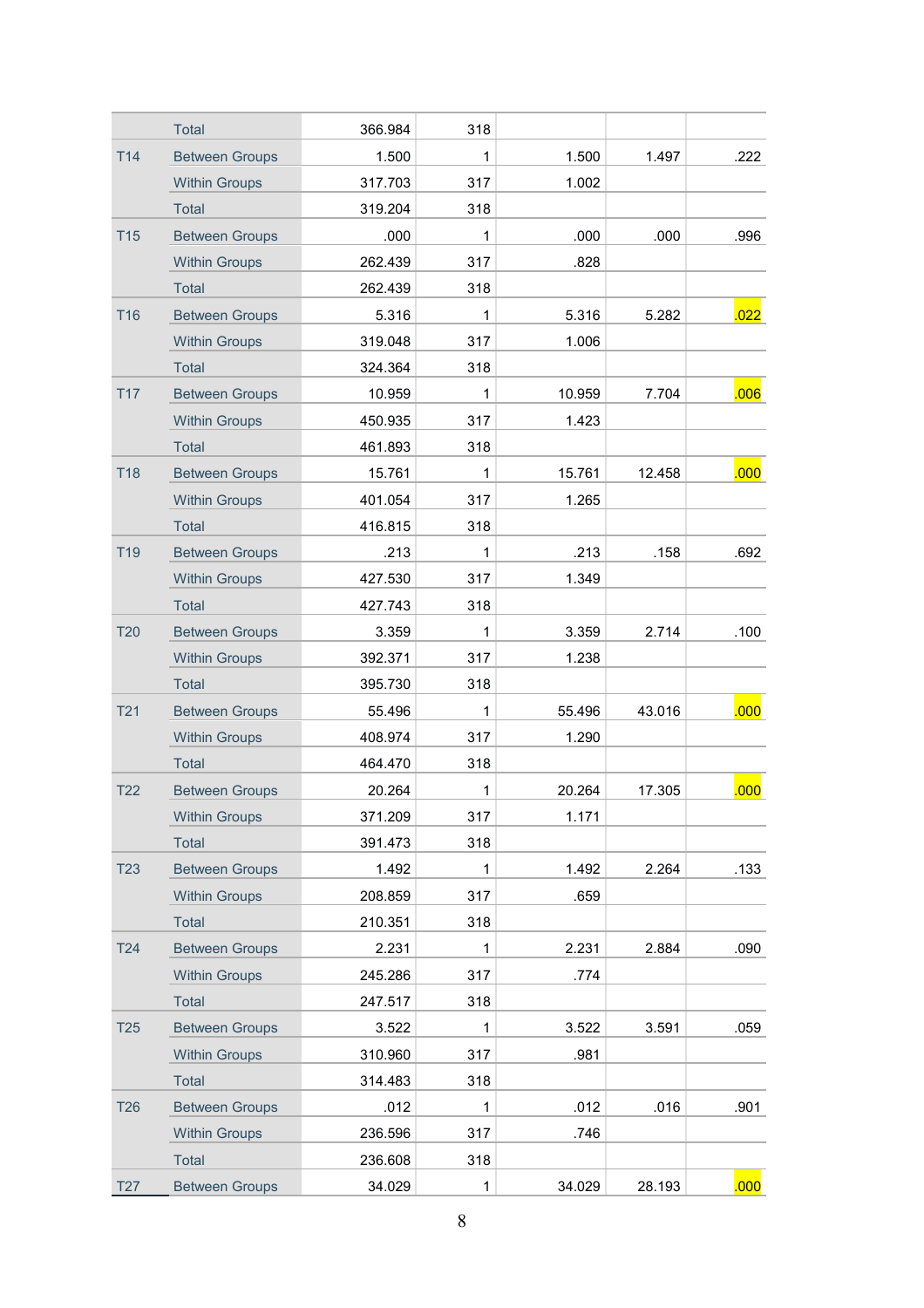| Within<br>Groups | 382.623 | 247<br><b>UII</b> | .207 |  |
|------------------|---------|-------------------|------|--|
| ⊺otai            | 416 652 | 318               |      |  |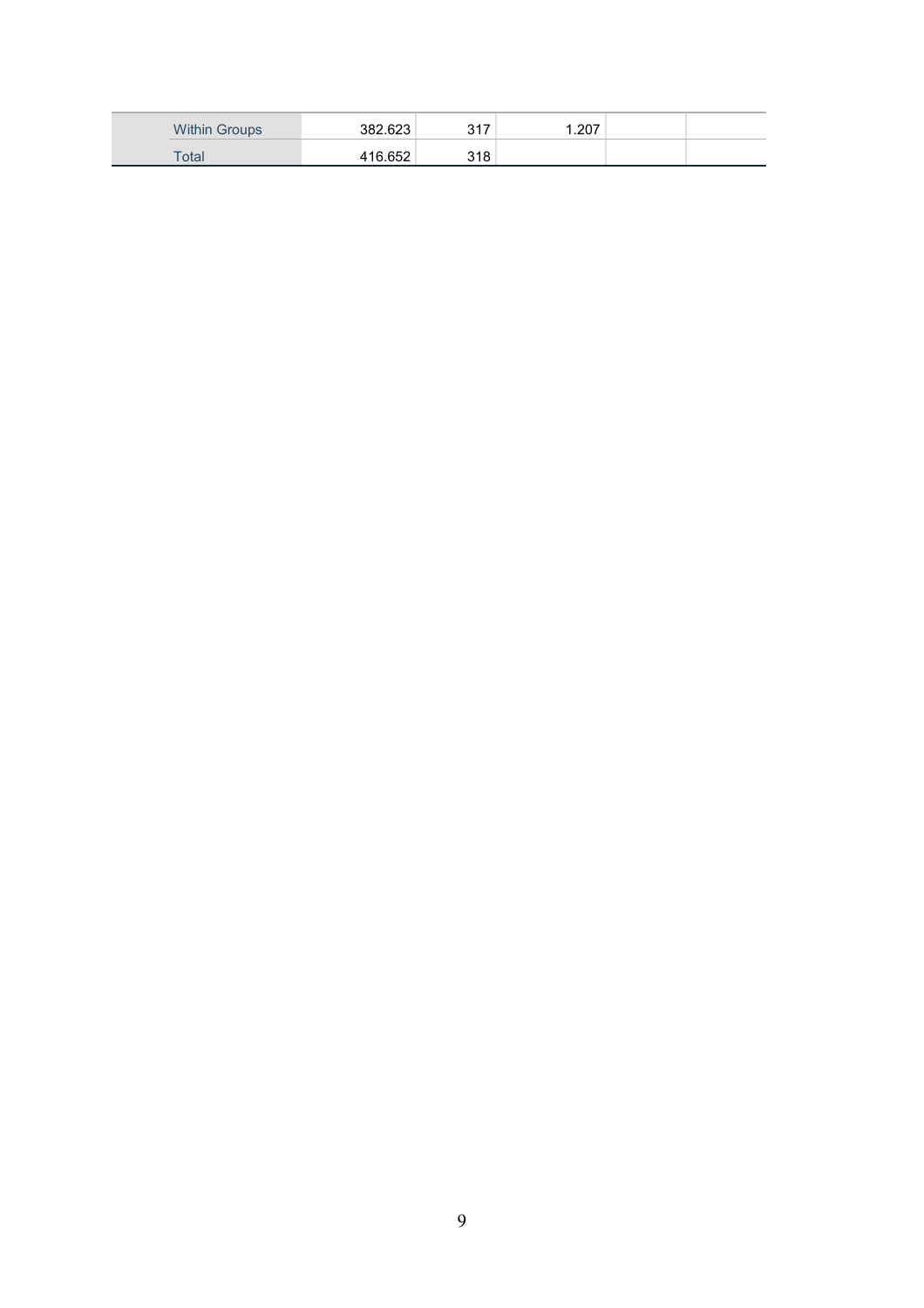| Table 4 ANOVA for Gender Effect |  |  |  |
|---------------------------------|--|--|--|
|---------------------------------|--|--|--|

|                 |                       | Sum of Squares | df  | Mean Square | F      | Sig. |
|-----------------|-----------------------|----------------|-----|-------------|--------|------|
| T1              | <b>Between Groups</b> | .195           | 1   | .195        | .162   | .688 |
|                 | <b>Within Groups</b>  | 381.226        | 316 | 1.206       |        |      |
|                 | <b>Total</b>          | 381.421        | 317 |             |        |      |
| T <sub>2</sub>  | <b>Between Groups</b> | .305           | 1   | .305        | .291   | .590 |
|                 | <b>Within Groups</b>  | 331.682        | 316 | 1.050       |        |      |
|                 | <b>Total</b>          | 331.987        | 317 |             |        |      |
| T <sub>3</sub>  | <b>Between Groups</b> | .051           | 1   | .051        | .046   | .830 |
|                 | <b>Within Groups</b>  | 345.978        | 316 | 1.095       |        |      |
|                 | <b>Total</b>          | 346.028        | 317 |             |        |      |
| T <sub>4</sub>  | <b>Between Groups</b> | 5.875          | 1   | 5.875       | 6.146  | .014 |
|                 | <b>Within Groups</b>  | 302.074        | 316 | .956        |        |      |
|                 | Total                 | 307.950        | 317 |             |        |      |
| T <sub>5</sub>  | <b>Between Groups</b> | 21.532         | 1   | 21.532      | 17.751 | .000 |
|                 | <b>Within Groups</b>  | 383.314        | 316 | 1.213       |        |      |
|                 | <b>Total</b>          | 404.846        | 317 |             |        |      |
| T <sub>6</sub>  | <b>Between Groups</b> | 5.011          | 1   | 5.011       | 3.942  | .048 |
|                 | <b>Within Groups</b>  | 401.659        | 316 | 1.271       |        |      |
|                 | <b>Total</b>          | 406.670        | 317 |             |        |      |
| T7              | <b>Between Groups</b> | 4.340          | 1   | 4.340       | 3.799  | .052 |
|                 | <b>Within Groups</b>  | 360.959        | 316 | 1.142       |        |      |
|                 | <b>Total</b>          | 365.299        | 317 |             |        |      |
| T <sub>8</sub>  | <b>Between Groups</b> | 4.844          | 1   | 4.844       | 5.128  | .024 |
|                 | <b>Within Groups</b>  | 298.455        | 316 | .944        |        |      |
|                 | Total                 | 303.299        | 317 |             |        |      |
| T <sub>9</sub>  | <b>Between Groups</b> | .257           | 1   | .257        | .226   | .635 |
|                 | <b>Within Groups</b>  | 359.457        | 316 | 1.138       |        |      |
|                 | <b>Total</b>          | 359.714        | 317 |             |        |      |
| <b>T10</b>      | <b>Between Groups</b> | 3.374          | 1   | 3.374       | 2.252  | .134 |
|                 | <b>Within Groups</b>  | 473.510        | 316 | 1.498       |        |      |
|                 | Total                 | 476.884        | 317 |             |        |      |
| <b>T11</b>      | <b>Between Groups</b> | 46.104         | 1   | 46.104      | 35.286 | .000 |
|                 | <b>Within Groups</b>  | 412.877        | 316 | 1.307       |        |      |
|                 | Total                 | 458.981        | 317 |             |        |      |
| T <sub>12</sub> | <b>Between Groups</b> | 43.901         | 1   | 43.901      | 39.346 | .000 |
|                 | <b>Within Groups</b>  | 352.577        | 316 | 1.116       |        |      |
|                 | Total                 | 396.478        | 317 |             |        |      |
| T13             | <b>Between Groups</b> | 23.684         | 1   | 23.684      | 21.872 | 000  |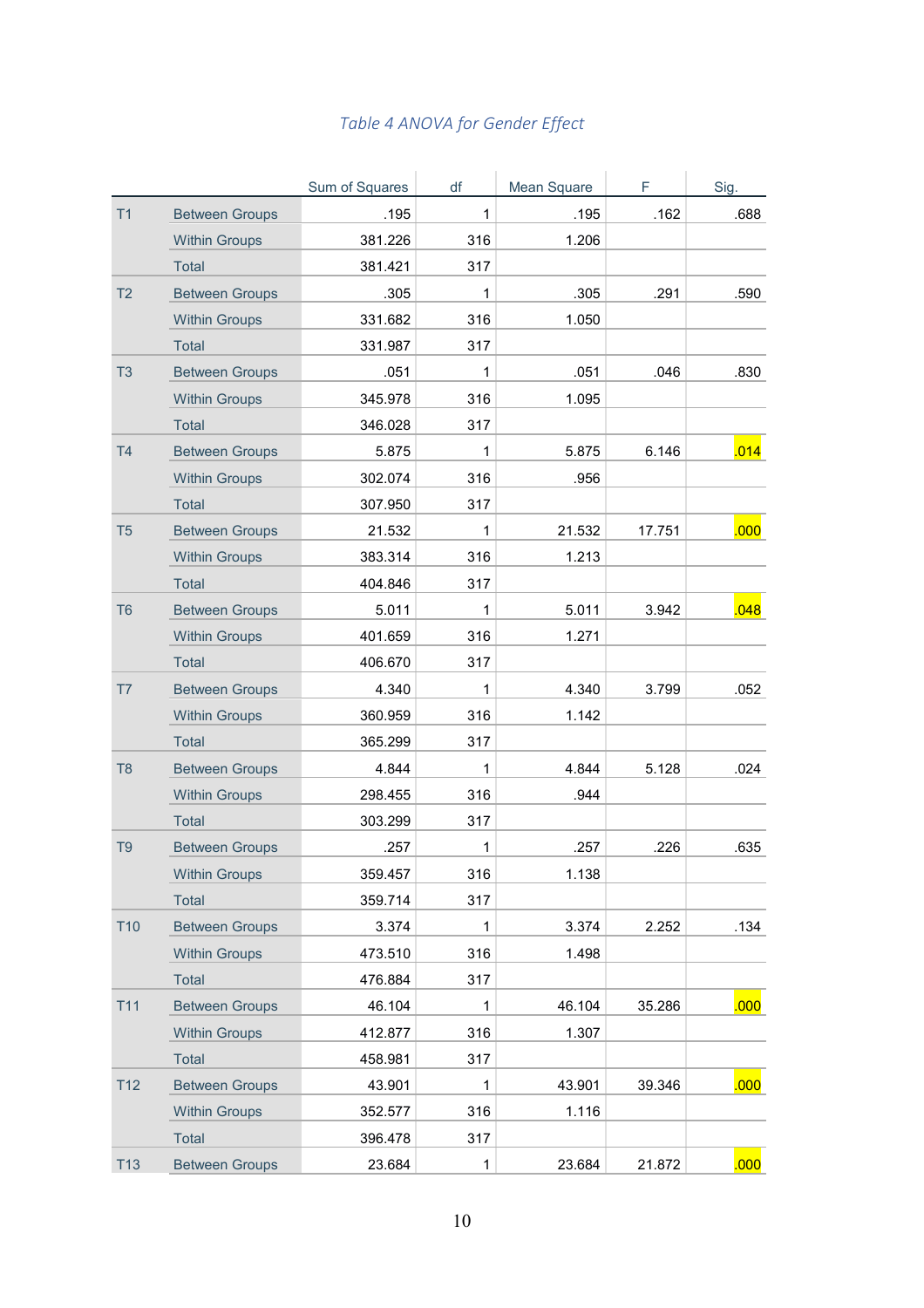|                 | <b>Within Groups</b>  | 342.180 | 316          | 1.083  |        |      |
|-----------------|-----------------------|---------|--------------|--------|--------|------|
|                 | <b>Total</b>          | 365.865 | 317          |        |        |      |
| T14             | <b>Between Groups</b> | .610    | 1            | .610   | .608   | .436 |
|                 | <b>Within Groups</b>  | 317.301 | 316          | 1.004  |        |      |
|                 | <b>Total</b>          | 317.912 | 317          |        |        |      |
| <b>T15</b>      | <b>Between Groups</b> | .886    | $\mathbf{1}$ | .886   | 1.077  | .300 |
|                 | <b>Within Groups</b>  | 259.781 | 316          | .822   |        |      |
|                 | Total                 | 260.667 | 317          |        |        |      |
| <b>T16</b>      | <b>Between Groups</b> | .414    | 1            | .414   | .406   | .525 |
|                 | <b>Within Groups</b>  | 322.755 | 316          | 1.021  |        |      |
|                 | <b>Total</b>          | 323.170 | 317          |        |        |      |
| <b>T17</b>      | <b>Between Groups</b> | 6.837   | $\mathbf{1}$ | 6.837  | 4.801  | .029 |
|                 | <b>Within Groups</b>  | 450.031 | 316          | 1.424  |        |      |
|                 | <b>Total</b>          | 456.868 | 317          |        |        |      |
| T18             | <b>Between Groups</b> | 20.464  | 1            | 20.464 | 16.343 | .000 |
|                 | <b>Within Groups</b>  | 395.674 | 316          | 1.252  |        |      |
|                 | <b>Total</b>          | 416.138 | 317          |        |        |      |
| T <sub>19</sub> | <b>Between Groups</b> | 1.496   | $\mathbf{1}$ | 1.496  | 1.110  | .293 |
|                 | <b>Within Groups</b>  | 425.787 | 316          | 1.347  |        |      |
|                 | <b>Total</b>          | 427.283 | 317          |        |        |      |
| <b>T20</b>      | <b>Between Groups</b> | 5.427   | 1            | 5.427  | 4.396  | .037 |
|                 | <b>Within Groups</b>  | 390.061 | 316          | 1.234  |        |      |
|                 | <b>Total</b>          | 395.487 | 317          |        |        |      |
| T <sub>21</sub> | <b>Between Groups</b> | 25.996  | $\mathbf{1}$ | 25.996 | 18.735 | .000 |
|                 | <b>Within Groups</b>  | 438.457 | 316          | 1.388  |        |      |
|                 | <b>Total</b>          | 464.453 | 317          |        |        |      |
| T22             | <b>Between Groups</b> | 11.279  | 1            | 11.279 | 9.407  | .002 |
|                 | <b>Within Groups</b>  | 378.860 | 316          | 1.199  |        |      |
|                 | Total                 | 390.138 | 317          |        |        |      |
| <b>T23</b>      | <b>Between Groups</b> | 1.075   | $\mathbf 1$  | 1.075  | 1.624  | .204 |
|                 | <b>Within Groups</b>  | 209.139 | 316          | .662   |        |      |
|                 | Total                 | 210.214 | 317          |        |        |      |
| T24             | <b>Between Groups</b> | .640    | 1            | .640   | .820   | .366 |
|                 | <b>Within Groups</b>  | 246.847 | 316          | .781   |        |      |
|                 | Total                 | 247.487 | 317          |        |        |      |
| T25             | <b>Between Groups</b> | 4.009   | $\mathbf{1}$ | 4.009  | 4.130  | .043 |
|                 | <b>Within Groups</b>  | 306.734 | 316          | .971   |        |      |
|                 | Total                 | 310.742 | 317          |        |        |      |
| <b>T26</b>      | <b>Between Groups</b> | .092    | 1            | .092   | .124   | .725 |
|                 | <b>Within Groups</b>  | 236.436 | 316          | .748   |        |      |
|                 | Total                 | 236.528 | 317          |        |        |      |